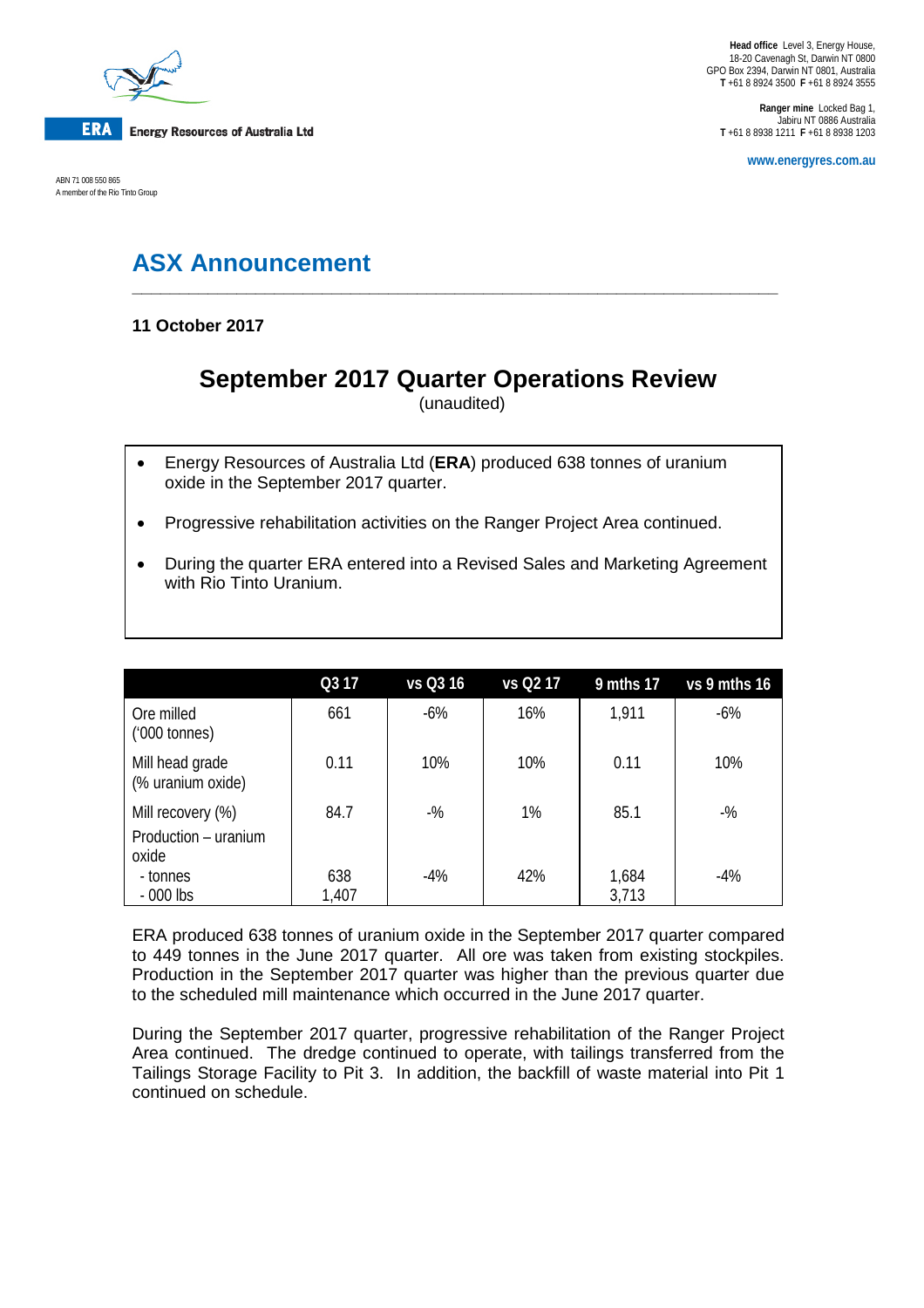

## **EXPLORATION AND EVALUATION**

No evaluation or exploration expenditure was incurred for the September 2017 quarter, in line with the June 2017 quarter.

The Ranger 3 Deeps Exploration Decline remains under care and maintenance.

## **REVISED SALES AND MARKETING AGREEMENT**

As announced to the Australian Securities Exchange on 16 August 2017, ERA has entered an Amended and Restated Agreement for the Sale and Purchase of Natural Uranium Concentrates (**Revised Sales and Marketing Agreement**) with Rio Tinto Marketing Pte Ltd (doing business as Rio Tinto Uranium) (**RTU**), a wholly owned subsidiary of Rio Tinto plc.

Under the previous marketing arrangements, uranium oxide produced by ERA at its Ranger mine was sold to RTU and pooled with uranium oxide produced from the Namibian operations of Rössing Uranium Limited, another partly owned subsidiary of Rio Tinto.

Under the Revised Sales and Marketing Agreement, ERA's allocation of existing RTU contracts is fixed with effect from 1 January 2017. The allocation substantially aligns with remaining production volumes forecast from Ranger through to 2021. Fixing the allocation provides greater certainty over ERA's future revenue.